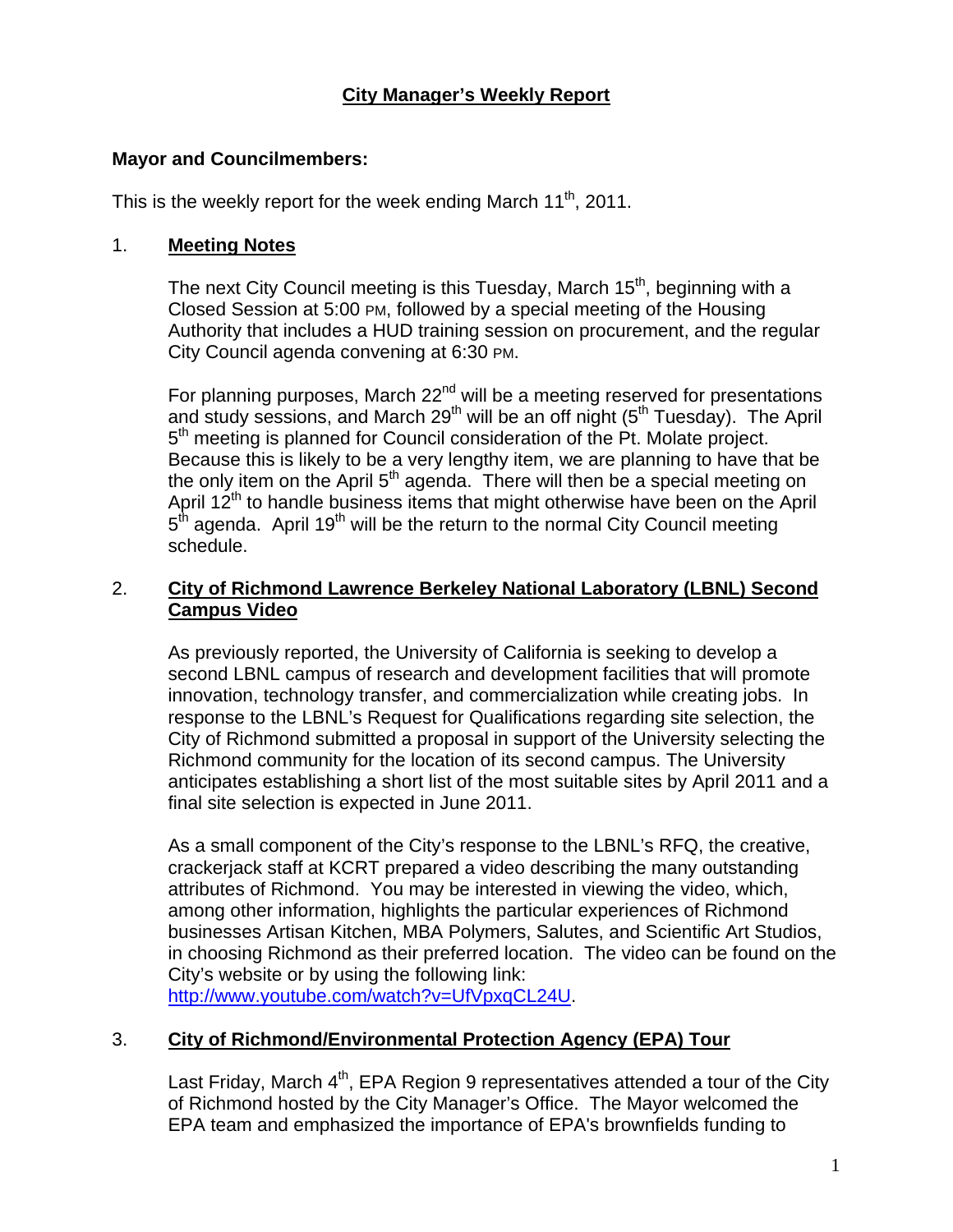support revitalization efforts in the City. The tour included visits to the Miraflores Housing Development Project, North Richmond, Richmond Intermodal Transit Center (AC Transit/ Amtrak/ BART), and the Richmond Greenway. The City highlighted EPA funds at work in Richmond at a cleanup site at Shipyard 3, Miraflores, and on the Richmond Greenway through a project to create a bioswale and native plant garden by The Watershed Project. The City looks forward to a continued relationship with the EPA.



# 4. **Urban Agriculture Assessment Tool**

The City of Richmond is in the process of completing its first Urban Agriculture Assessment Tool as part of the Health and Wellness Element of the General Plan update. The Assessment, scheduled to be completed in May, will include an inventory of existing urban agriculture activities in Richmond and is intended to support the growth of urban agriculture to help improve health and wellness in the community. It will be a tool for updating zoning and land use policies to clarify regulations regarding urban agriculture activities.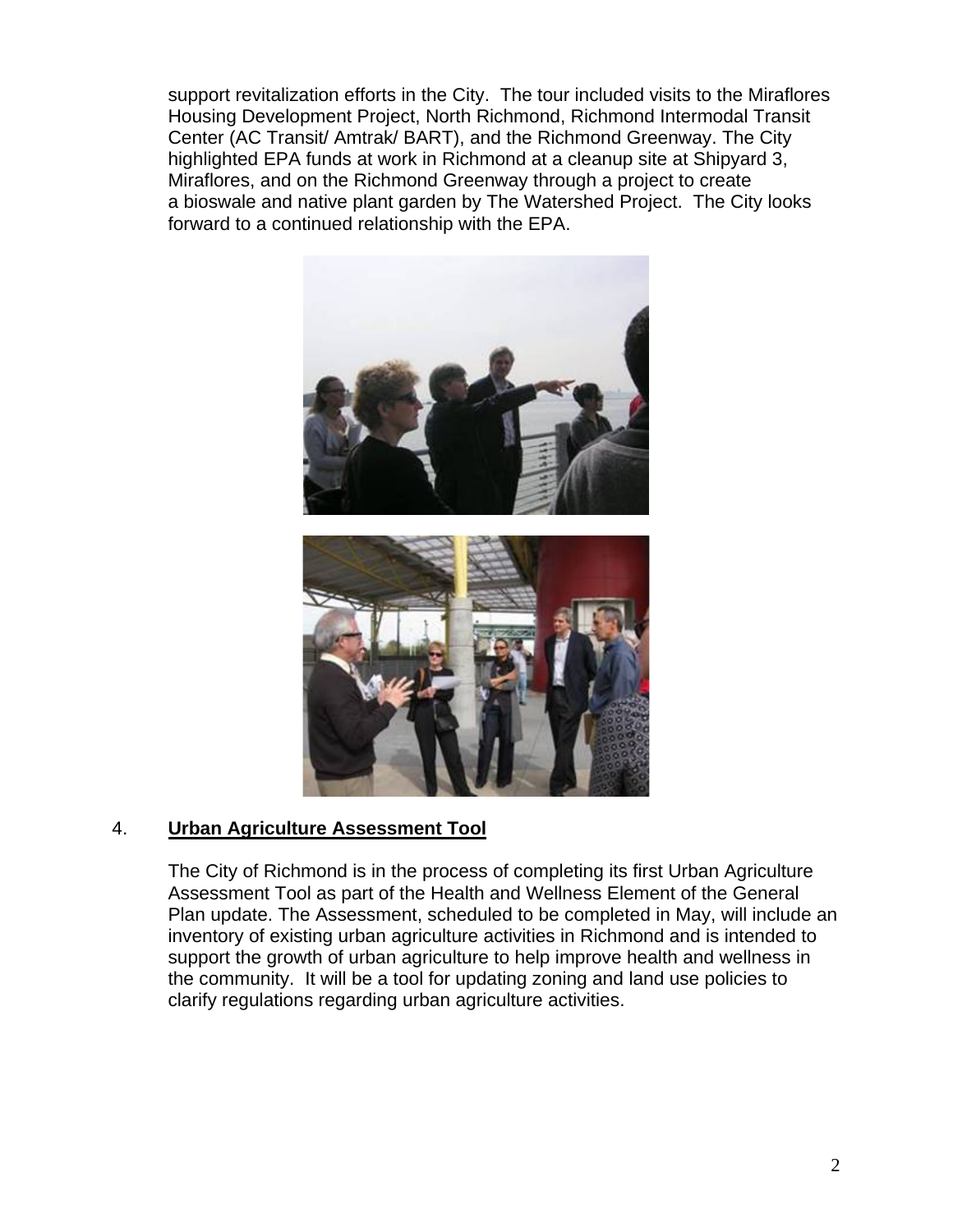

*Gardening at Peres Elementary*

## 5. **Census Bureau Releases 2010 Data for California**

As you may know, the Census Bureau released California's data earlier this week. Richmond is now the 61<sup>st</sup> most populous city in California, with a population of 103,701, a 4.5% increase from its 2000 population of 99,216. California's total population is now 37,253,956, a 10.0% increase from the population level in 2000. During the past 10 years, Contra Costa County grew by 10.6% to its 2010 population of 1,049,025. More statistical tidbits can be found by using the following link:

http://www.dof.ca.gov/research/demographic/state\_census\_data\_center/census\_ 2010/view.php

#### 6. **Recreation Highlights**

Workshop: The Commission on Aging is co-sponsoring an educational workshop with the California Alliance for Retired Americans (CARA), on Wednesday, March 16<sup>th</sup>, from 10:00 AM to 3:00 PM at the Richmond Auditorium. There will be presentations about Social Security benefits, retirement income, and pharmacy planning services, where participants will be provided with individual consultations. Over 200 seniors and caregivers are expected to attend. Lunch will be served to participants who register by calling (510) 663-4086.

May Valley Celebration: Each month, the May Valley Community Center hosts a special, cumulative birthday party for its after-school participants. The celebration of March birthdays was held on Thursday, March  $10<sup>th</sup>$ .

Paratransit: The Paratransit Division Coordinator will begin meeting every fourth Thursday in the Richmond Room from 10:00 AM to 12:00 PM with the Commission on Aging Transportation Subcommittee to address the transportation challenges facing seniors in the City of Richmond.

# 7. **Public Works Updates**

Facilities